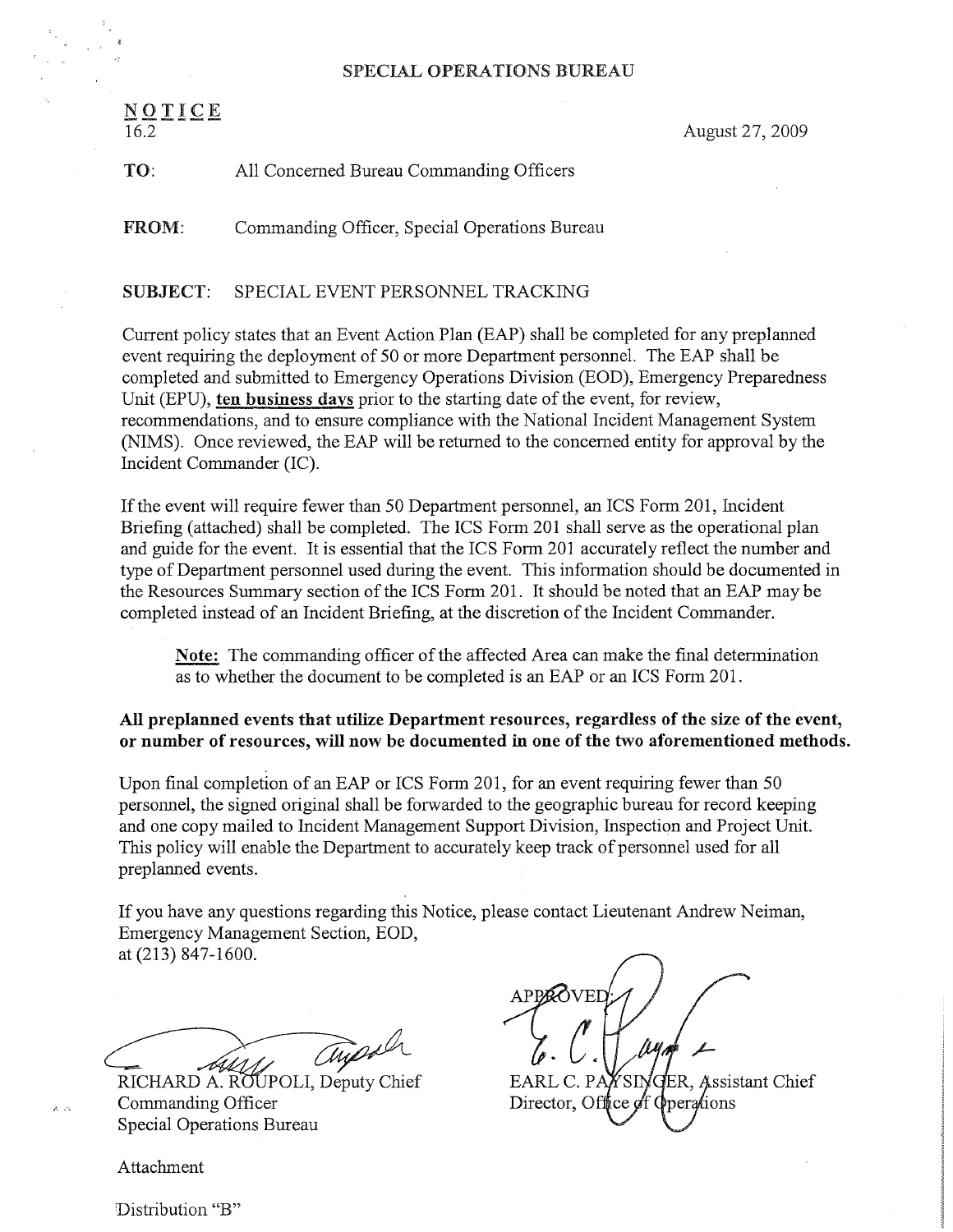14.20.01 (11/08)

| 4.20.01<br>. |                                             |                                                   |      |
|--------------|---------------------------------------------|---------------------------------------------------|------|
|              | 1. Incident Name:                           | 2. Date Prepared: 3. Time Prepared:<br>  07/04/09 | 1600 |
|              | INCIDENT BRIEFING   Independence Day Parade |                                                   |      |

4. Map Sketch:

# Draw map of Event are

| $\mathsf{APP}$<br><b>ICS 201</b> | PAGE 1 | 5.<br>Prepared by:<br><b>Crot</b><br>'Joe |
|----------------------------------|--------|-------------------------------------------|
|                                  |        |                                           |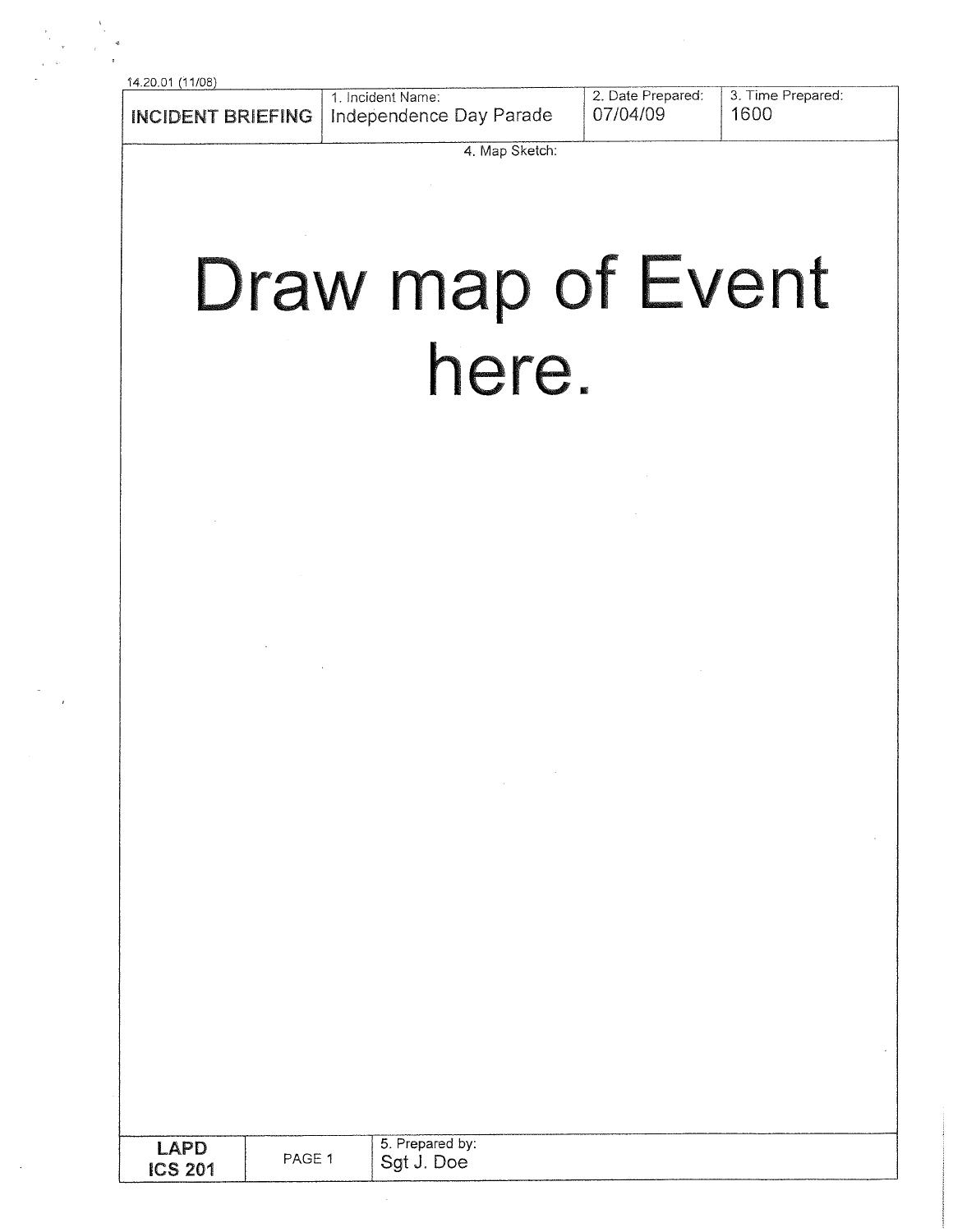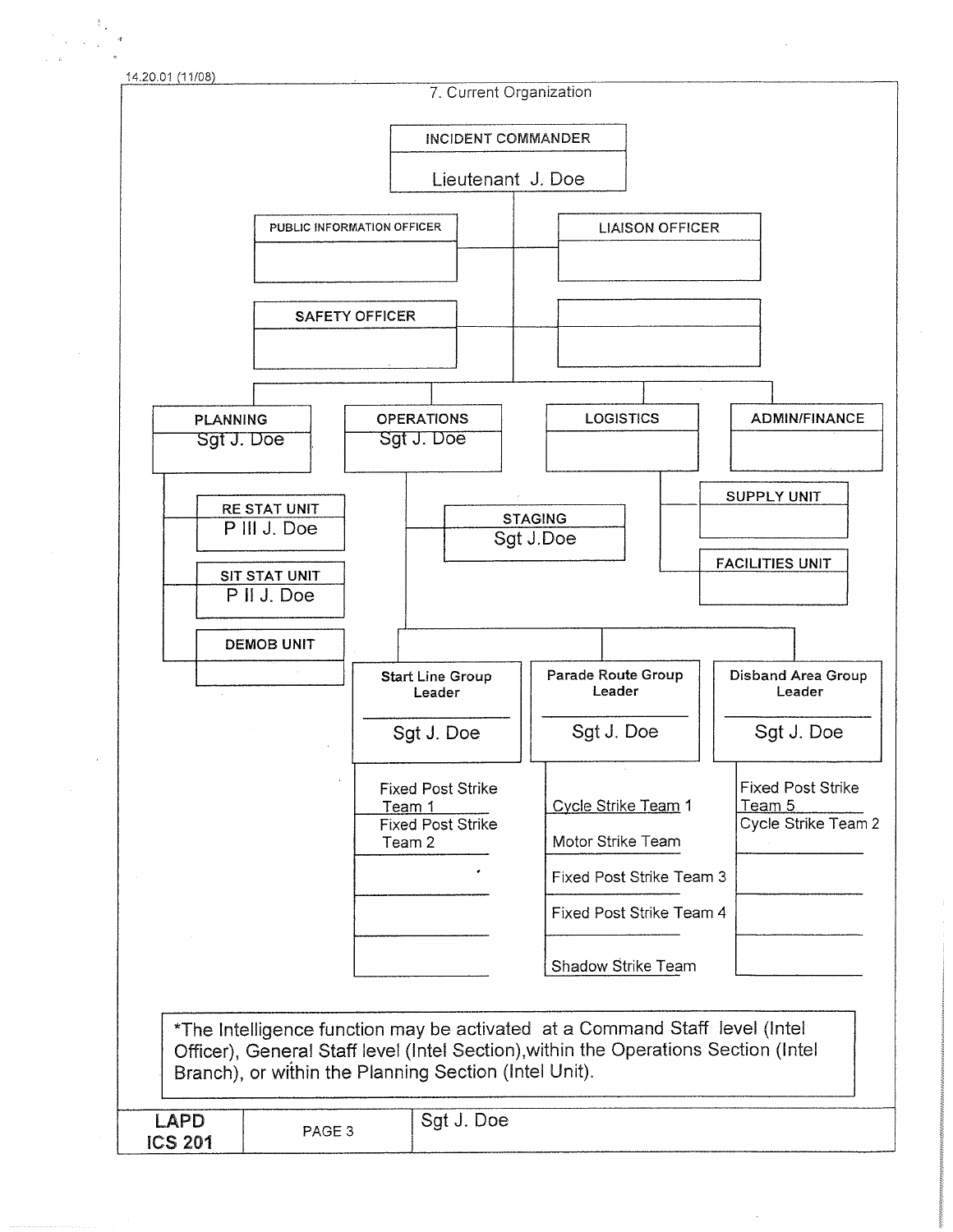14.20.01 (91/08)

### 6. Summary of Current Objectives and Actions

Current Objectives:

Patrol the parade route and surrounding area to deter criminal activity.

Respond to and investigate any crimes that occur during the event.

Facilitate the safe movement of traffic around the impacted area including necessary street closures.

Maintain a safe viewing area for spectators along the parade route.

Ensure officers stay hydrated and are provided with relief.

Current Actions:

0900 hours: CP operational.

0930 hours: Supervisors checked in/briefed.

1000 hours: Officers briefed by supervisors.

1030 hours: All officers are on post.

1100 hours: Street closures put into effect.

1130 hours: Start of parade.

1200 hours: Unit C121 made (1) arrest for concealed weapon.

1230 hours: RA55 responded to treat (1) for heat exhaustion.

1245 hours: DOT reporting traffic crossing the parade route at  $1<sup>st</sup>$  and Pine, requesting PD to assist with maintaining street closure.

1250 hours: 2Red1and 2Red2 Ats, 1<sup>st</sup> and Pine.

1300 hours: Last float finished.

1320 hours: Street sweepers off of parade route.

1330 hours: Sfreets reopened.

1400 hours: CP closed down.

| _______ | _________ |  |  |
|---------|-----------|--|--|
|         |           |  |  |
|         |           |  |  |
|         |           |  |  |
|         |           |  |  |
|         |           |  |  |

PAGE 2  $|$  Sgt J. Doe

| LAPD           |  |
|----------------|--|
| <b>ICS 201</b> |  |